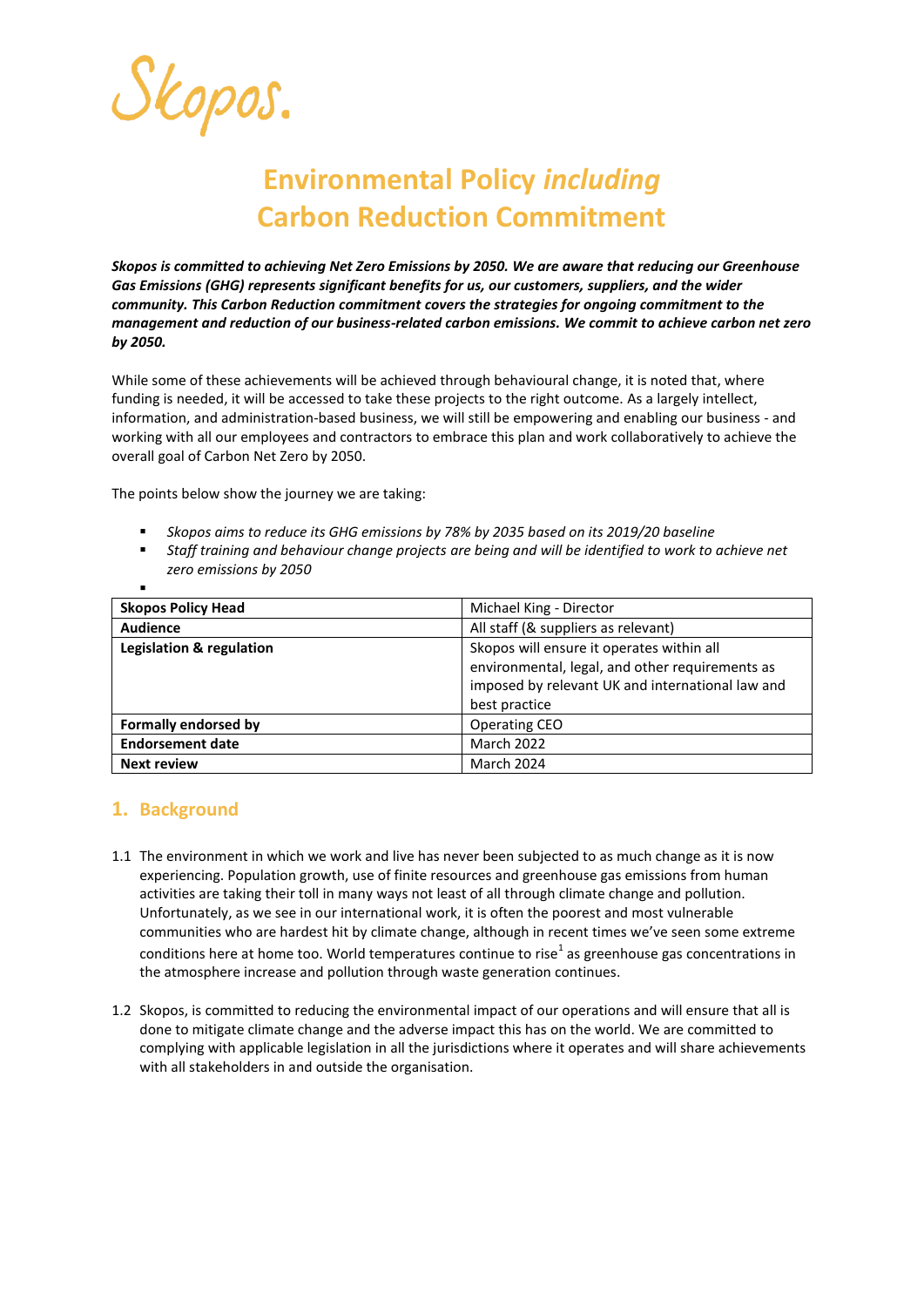

## **2. Policy statement**

2.1 Skopos policy statement on carbon emissions is:

*There is very strong consensus within the scientific community that climate change is occurring and is caused by human activity. Skopos commits taking to reduce its own carbon emissions. This makes good sense environmentally and economically. Skopos is committed to achieving Net Zero Emissions by 2050.*

2.2 Skopos needs to balance environmental commitments with other considerations such as UK and international emergency response operations, financial constraints, and response to the humanitarian imperative.

2.3 It is nonetheless our aim to ensure our environmental commitments become an integral part of our day-today activities, that we seek ways to continually improve our environmental performance and operate in a responsible manner including reducing waste and making reductions in our carbon emissions from heat, power, and travel.

2.4 Skopos will ensure it operates within all environmental, legal, and other requirements as imposed by UK & international law and best practice.

2.5 The aim of this policy is for Skopos to control its impact on the environment through the following objectives:

- *Minimise our contribution to pollution by reducing our carbon emissions and waste together with recycling, reusing, and reducing wherever possible*
- *Assess the adverse effects our operations/partnerships may have on the environment and seek ways to minimise them*
- *Introduce into our procurement practice supplier selection criteria based on a minimum environmental standard*
- *Promote environmental awareness to all stakeholders including the induction of new staff and volunteers*
- *Monitor, report and reduce carbon emissions specifically from heat, power, and travel*

**We will achieve the objectives through the following activities:** 

- *i. Selecting the most appropriate form of travel taking into account carbon emissions as well as other business factors; and only travel when necessary*
- *ii. Ensuring that our buildings are operated in such a manner so to optimise use and reduce emissions through control of heat and power*
- *iii. Reducing waste through control of packaging for bought in goods*
- *iv. Recycling all appropriate waste such as paper, card, metals, and plastics*
- *v. Reducing our use of plastics*
- *vi. Ensuring that the induction process for new starters contains information about this policy and obligations to adhere to it*
- *vii. Challenging behaviour of colleagues who act in a manner contrary to this policy*
- *viii. Implementing a central reporting mechanism to allow senior management to be informed about environmental issues within the organisation and achievements made in mitigating the overall environmental impact*
- *ix. Expanding the availability and use of new technologies to allow for changes in behaviour particularly around travel, e.g., greater use of video conferencing and expand the 'virtualisation' of IT systems*
- *x. Including in supplier selection and review criteria minimum environmental standards expected of current and future suppliers for bought in goods and services*
- *xi. Providing quarterly reports for each business unit showing carbon emissions generated from electricity, gas, and travel*
- *xii. Using environmental impact assessments for UK and international operations/projects where a potential increased risk of detriment to the environment has been identified and report on such assessments in our Annual Report and other such media outlets.*